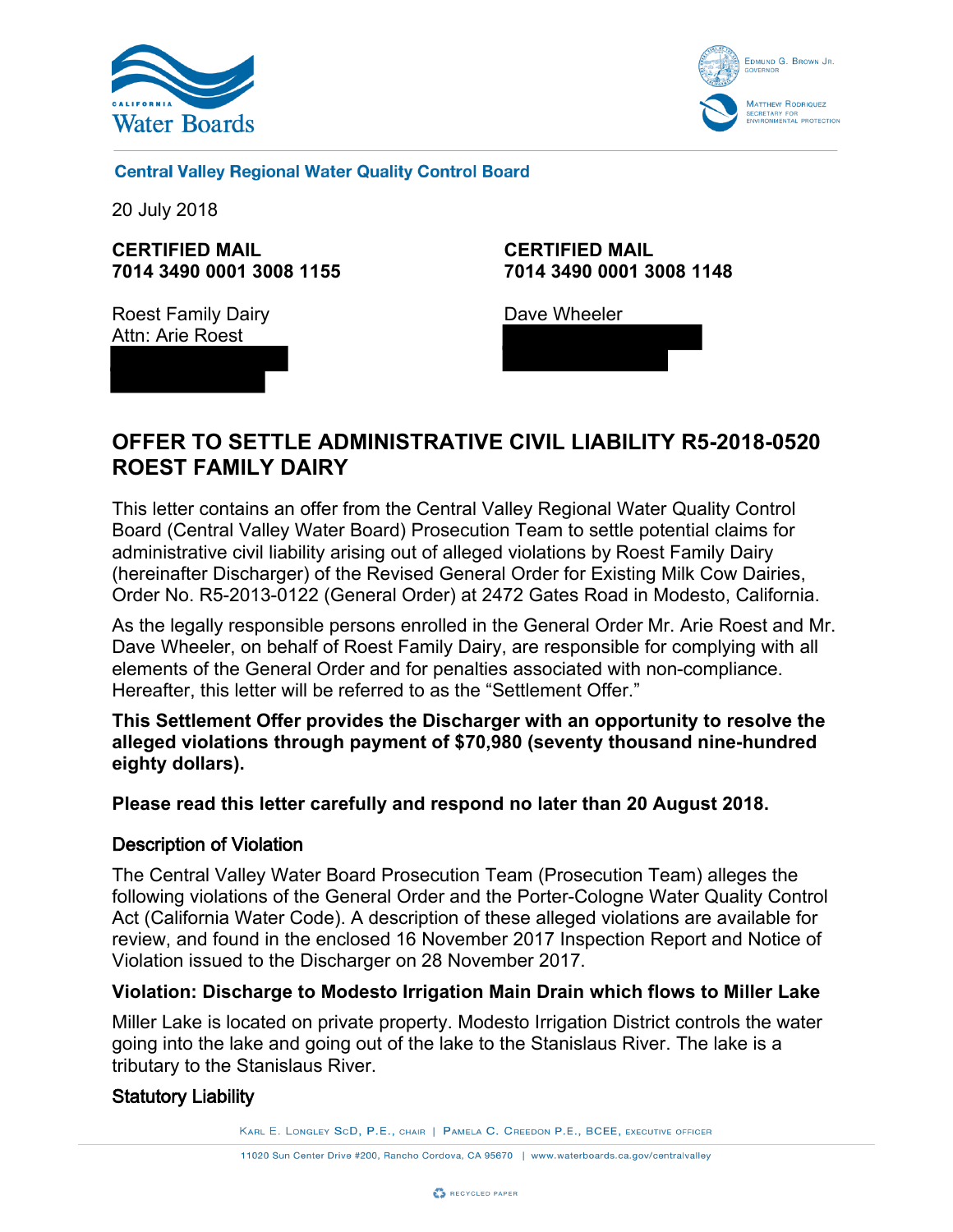Pursuant to Section 13385 of the California Water Code, the Discharger is liable for administrative civil liabilities of up to \$10,000 per violation for each day in which the violation occurs and \$10 per gallon discharged in excess of the first 1,000 gallons. The statutory minimum civil liability is the economic benefit resulting from the violations. The State Water Resources Control Board's *Water Quality Enforcement Policy* (Enforcement Policy) states that the minimum liability is to be the economic benefit (any savings or monetary gain derived from the violation) plus 10%. For the violations described in the attachments, the maximum potential liability for the violations is \$720,000 and the minimum liability is \$11,550.

### Proposed Settlement Offer

**The Central Valley Water Board Prosecution Team proposes to resolve the violation(s) with this Settlement Offer of \$70,980.** This Settlement Offer was determined based on an assessment of the factors set forth in Water Code section 13385, subdivision (e) using the penalty methodology set forth in the Enforcement Policy. The enclosed "Penalty Calculation Methodology" describes in detail how the liability amount was calculated. The Prosecution Team believes that the proposed resolution of the alleged violation(s) is fair and reasonable, fulfills the Central Valley Water Board's enforcement objectives, and is in the best interest of the public.

Should the Discharger choose *not* to accept this Settlement Offer, please be advised that the Central Valley Water Board Prosecution Team reserves the right to seek a higher liability amount, up to the maximum allowed by statute, either through issuance of a formal administrative civil liability complaint or by referring the matter to the Attorney General's Office. The Central Valley Water Board Prosecution Team also reserves the right to conduct additional investigation, including issuance of investigation orders and/or subpoenas to determine the number of gallons discharged and whether additional violations occurred. Any additional violations and gallons of discharge subjecting the Discharger to liability may be included in a formal enforcement action. The Discharger can avoid the risks inherent in a formal enforcement action and settle the alleged violation(s) by accepting this Settlement Offer. Please note that the Settlement Offer does not address liability for any violation that is not specifically identified in the attached inspection reports.

## Options for Responding to the Settlement Offer

## **Option A: Accept the Offer**

If the Discharger chooses to accept this Settlement Offer, then the enclosed *Acceptance of Settlement Offer and Waiver of Right to Hearing (Acceptance and Waiver)* shall be completed and submitted no later than **20 August 2018** to the following address:

Central Valley Regional Water Quality Control Board Attention: Charlene Herbst 11020 Sun Center Drive, Suite 200 Rancho Cordova, CA 95670 Phone: 916 464 4724 email: [Charlene.Herbst@waterboards.ca.gov](mailto:Charlene.Herbst@waterboards.ca.gov?subject=email%20address%20for%20Charlene%20Herbst,%20Central%20Valley%20Water%20Board%20contact)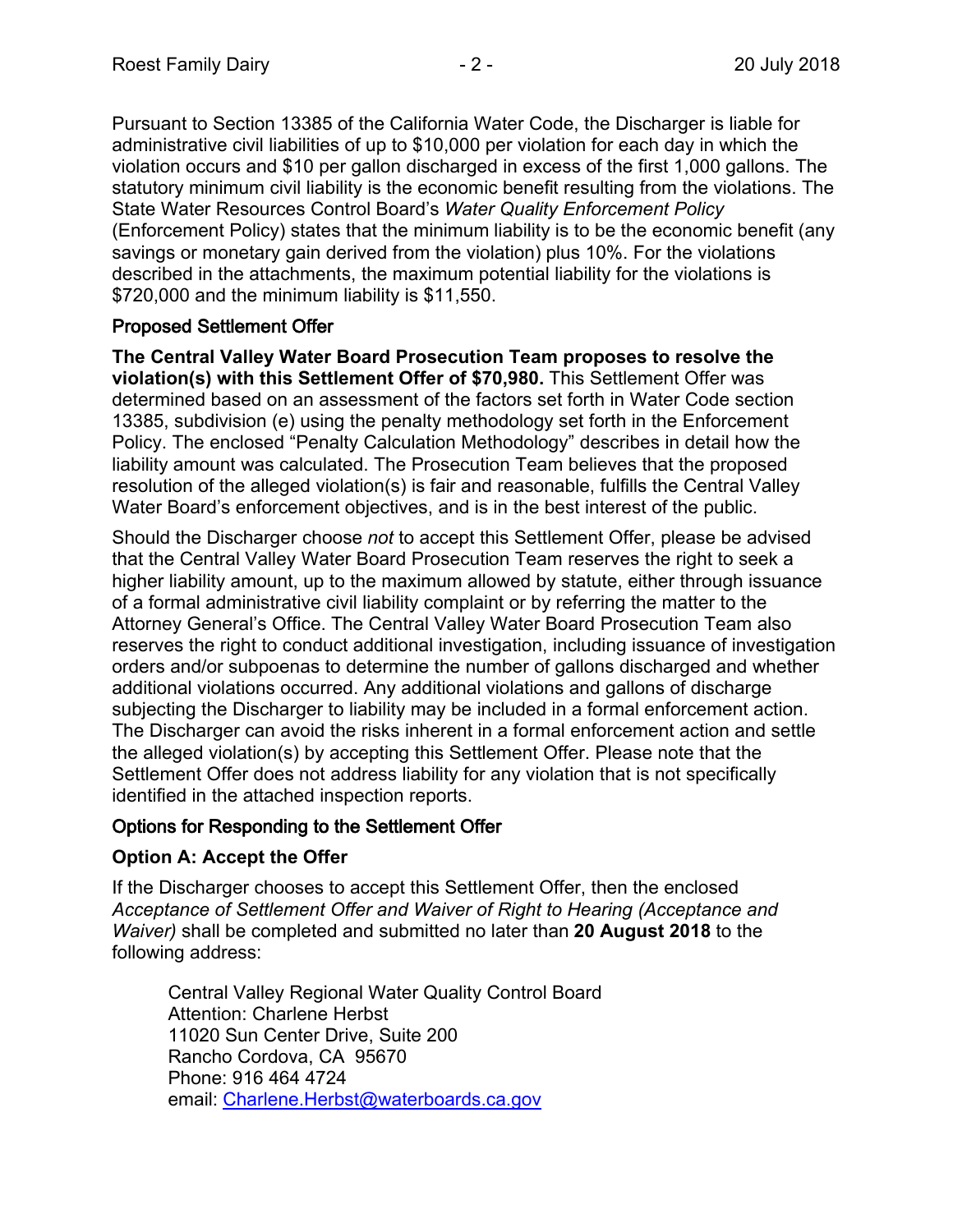Important! - Upon receipt of the *Acceptance and Waiver*, this settlement will be publicly noticed for a 30-day comment period as required by federal regulations. If no substantive comments are received within the 30 days, the Prosecution Team will ask the Central Valley Water Board's Executive Officer to formally endorse the *Acceptance and Waiver* as an order of the Central Valley Water Board. An invoice will then be mailed to the Discharger requiring payment of the \$70,980 administrative civil liability within 30 days of the date of the invoice.

If, however, substantive comments are received in opposition to this settlement and/or the Executive Officer declines to formally endorse the *Acceptance and Waiver* as an order of the Central Valley Water Board, the Settlement Offer may be withdrawn. In this case, the Discharger will be notified and the Discharger's waiver pursuant to the *Acceptance and Waiver* will also be treated as withdrawn. The unresolved violation(s) will be addressed in a formal enforcement action. An administrative civil liability complaint may be issued and the matter may be set for a hearing.

## **Option B: Contest the Alleged Violations**

If the Discharger wishes to contest the violation(s) or the methodology used to calculate the proposed liability, it must submit a written response identifying the basis for the challenge, including any evidence to support its claims. The Discharger's response must be received by the Central Valley Water Board no later than **20 August 2018**. The Central Valley Water Board Prosecution Team will evaluate the Discharger's basis for a challenge and may seek clarifying information or schedule an in-person meeting. The Prosecution Team will inform the Discharger whether a reduction in the proposed liability amount is warranted, or whether the original proposed liability amount is appropriate. The Discharger will be provided a final opportunity to accept the revised/original settlement amount before proceeding to formal enforcement.

## **Option C: Reject Offer**

If the Discharger chooses to reject this Settlement Offer and/or does not complete and return the *Acceptance and Waiver*, the Discharger should expect that the Prosecution Team will conduct further investigation of the violation(s), issue an administrative civil liability complaint, and schedule a hearing. The Discharger will receive notice of any deadlines associated with that action. As previously stated, in such an action, the liability amount sought and/or imposed may exceed the liability amount set forth in this Settlement Offer.

If you have any questions about this settlement offer, please contact:

Central Valley Regional Water Quality Control Board Attention: Charlene Herbst 11020 Sun Center Drive, Suite 200 Rancho Cordova, CA 95670 phone: 916 464 4724 email: [Charlene.Herbst@waterboards.ca.gov](mailto:Charlene.Herbst@waterboards.ca.govp?subject=email%20address%20for%20Charlene%20Herbst,%20Central%20Valley%20Water%20Board%20contact)

ANDREW ALTEVOGT Assistant Executive Officer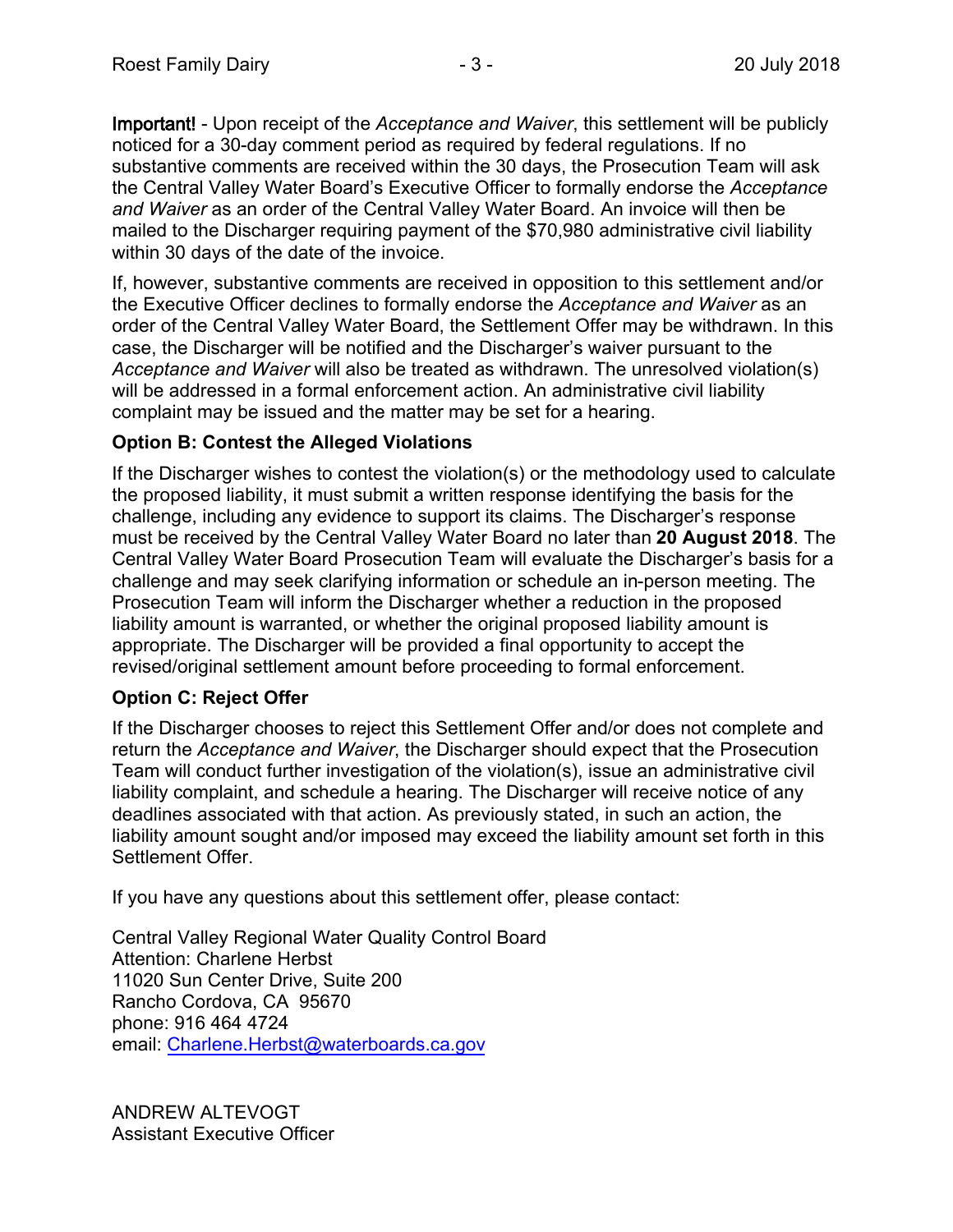Enclosures:

- Acceptance of Settlement Offer and Waiver of Right to a Hearing
- 16 November 2017 Inspection Report
- Penalty Calculation Methodology
- cc: Patrick Pulupa, Executive Officer, Central Valley Water Board, Rancho Cordova David Lancaster, Office of Chief Counsel, State Water Board, Sacramento Mayumi Okamoto, Office of Enforcement, State Water Board, Sacramento Catherine Hawe, Office of Enforcement, State Water Board, Sacramento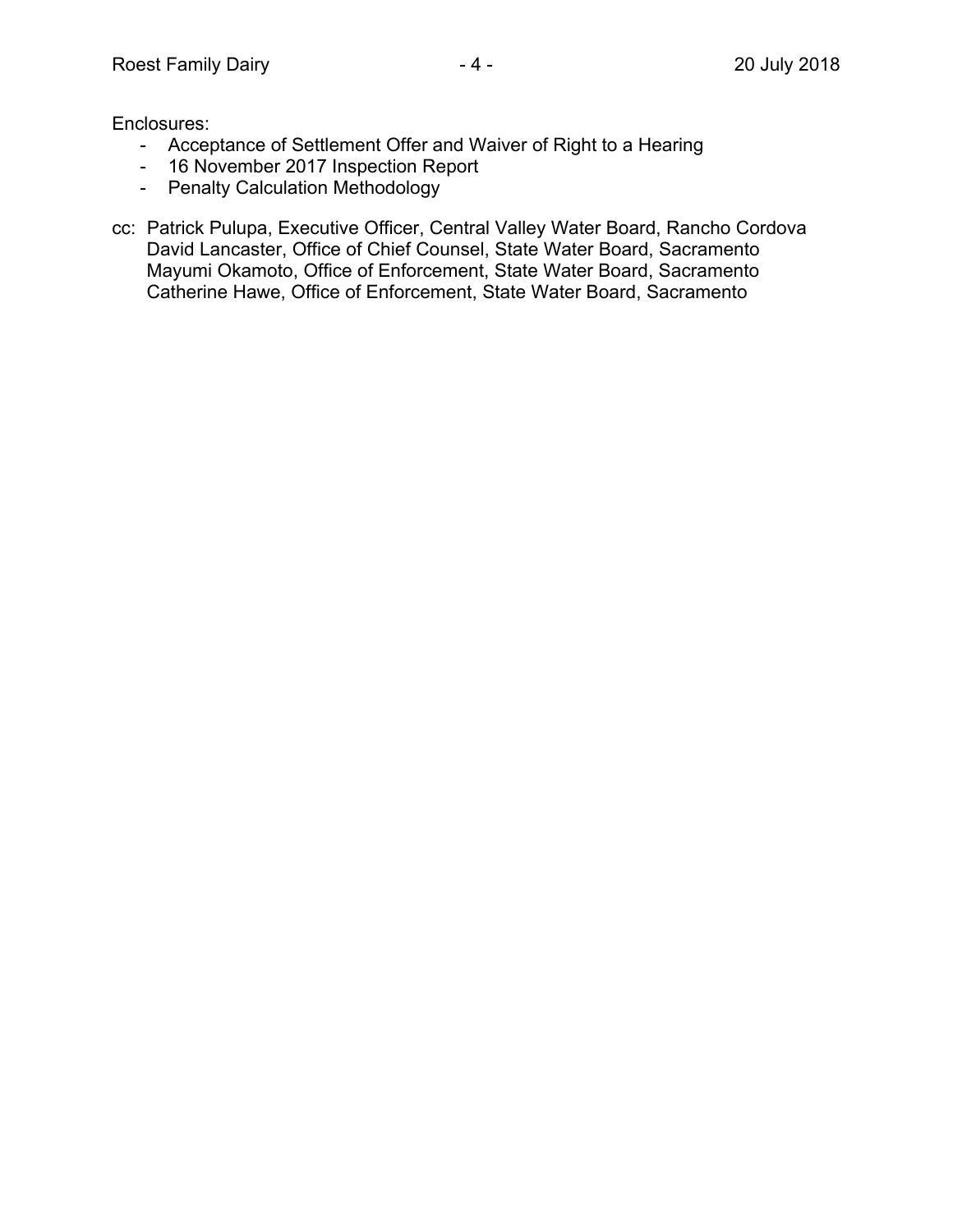### **ORDER NO.** *R5-2018-0520* **ACCEPTANCE OF SETTLEMENT OFFER AND WAIVER OF RIGHT TO A HEARING FOR ROEST FAMILY DAIRY STANISLAUS COUNTY**

By signing below and returning this *Acceptance of Settlement Offer and Waiver of Right to Hearing (Acceptance and Waiver)* to the Central Valley Water Board, Roest Family Dairy (Discharger) hereby accepts the Settlement Offer described in the letter dated **20 July 2018** and titled *Offer to settle Administrative Civil Liability, Roest Family Dairy* and waives the right to a hearing before the Central Valley Water Board to dispute the alleged violations described in the Settlement Offer and its enclosures.

The Discharger agrees that the Settlement Offer shall serve as a complaint pursuant to Article 2.5 of the Water Code and that no separate complaint is required for the Central Valley Water Board to assert jurisdiction over the alleged violations. The Discharger agrees to perform the following:

- Pay an administrative civil liability in the sum of \$70,980 (seventy thousand ninehundred eighty dollars) by cashier's check or certified check made payable to the "State Water Resources Control Board Cleanup and Abatement Account". This payment shall be deemed payment in full of any civil liability pursuant to Water Code section 13385 that might otherwise be assessed for violations described in the Settlement Offer and its enclosures.
- Fully comply with the conditions of the Revised General Order for Existing Milk Cow Dairies, Order No. R5-2013-0122.

The Discharger understands that by signing this *Acceptance and Waiver*, the Discharger has waived its right to contest the allegations in the Settlement Offer and the civil liability amount for the alleged violation(s). The Discharger understands that this *Acceptance and Waiver* does not address or resolve any liability for any violation not specifically identified in the Settlement Offer and its enclosures.

Upon execution by the Discharger, the *Acceptance and Waiver* shall be returned to the following address:

Central Valley Regional Water Quality Control Board

Attention: Charlene Herbst 11020 Sun Center Drive, Suite 200 Rancho Cordova, CA 95670 phone: 916 464 4724 email: [Charlene.Herbst@waterboards.ca.gov](mailto:Charlene.Herbst@waterboards.ca.govp?subject=email%20address%20for%20Charlene%20Herbst,%20Central%20Valley%20Water%20Board%20contact)

The Discharger understands that the Prosecution Team is required to publish notice of and provide at least 30 days for public comment on any proposed resolution of an enforcement action. Accordingly, this *Acceptance and Waiver*, prior to being formally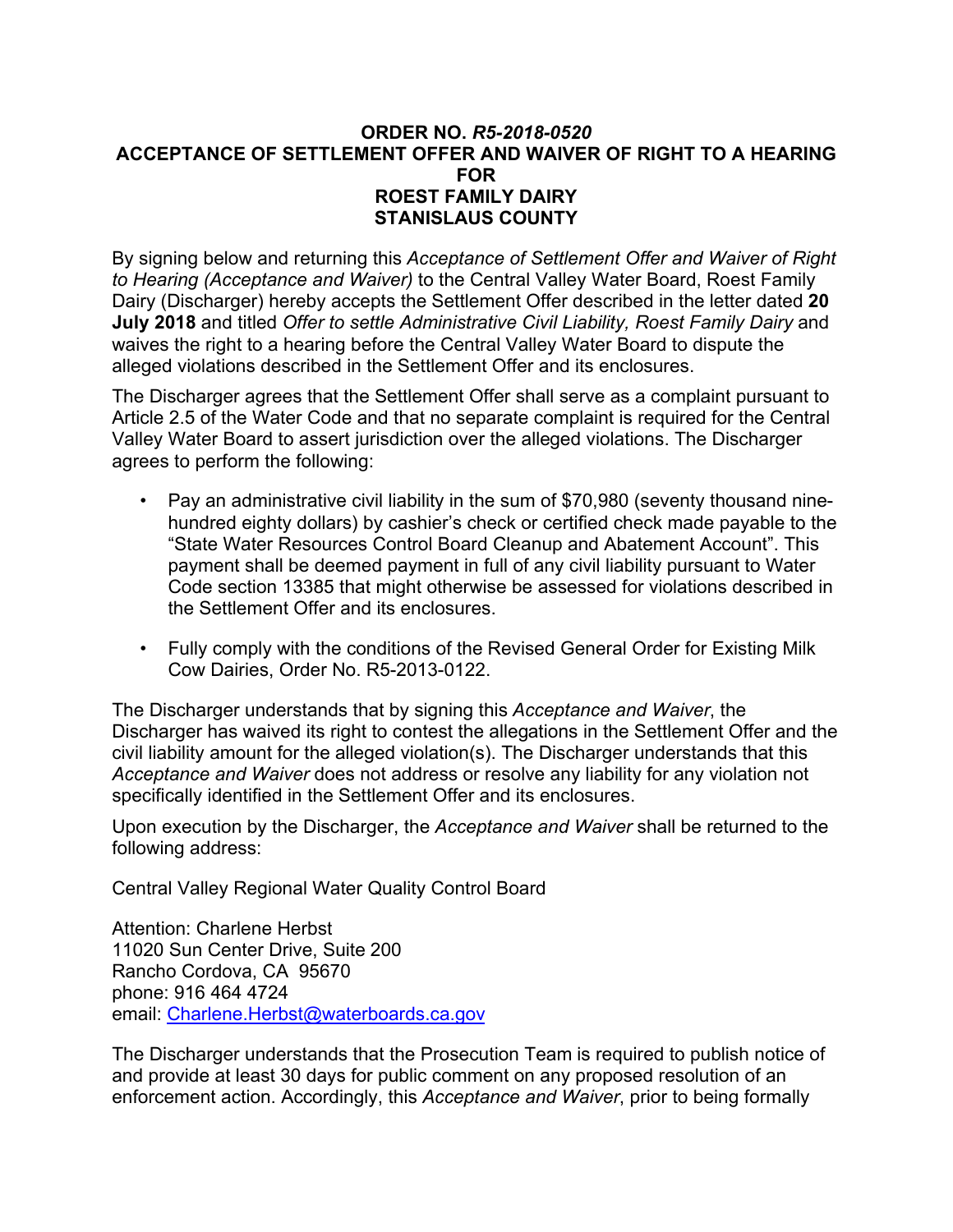endorsed by the Central Valley Water Board Executive Officer (acting as head of the Advisory Team), will be published as required by law for public comment.

If no comments are received within the notice period that cause the Prosecution Team to reconsider the Settlement Offer, then the Prosecution Team will present this *Acceptance and Waiver* to the Central Valley Water Board's Executive Officer for formal endorsement on behalf of the Central Valley Water Board.

The Discharger understands that if significant comments are received in opposition to the settlement, then the offer may be withdrawn by the Prosecution Team. If the Settlement Offer is withdrawn, then the Discharger will be notified and the Discharger's waiver pursuant to the *Acceptance and Waiver* will also be treated as withdrawn. The unresolved violation(s) will be addressed in a formal enforcement action. An administrative civil liability complaint may be issued and the matter may be set for a hearing.

The Discharger understands that once this *Acceptance and Waiver* is formally endorsed, then the full payment is a condition of this *Acceptance and Waiver*. An invoice will be sent upon endorsement, and full payment will be due within 30 days of the date of the invoice.

I hereby affirm that I am duly authorized to act on behalf of and to bind the Discharger in the making and giving of this *Acceptance and Waiver*.

| By:    | Original signed by Discharger. Please see last two pages.          |  |  |  |
|--------|--------------------------------------------------------------------|--|--|--|
|        | <b>Roest Family Dairy</b>                                          |  |  |  |
| Title: |                                                                    |  |  |  |
|        |                                                                    |  |  |  |
| Date:  |                                                                    |  |  |  |
|        | IT IS SO ORDERED, pursuant to California Water Code section 13385. |  |  |  |
| By:    | Original signed by                                                 |  |  |  |
|        | Patrick Pulupa, Executive Officer                                  |  |  |  |

Date: 21 October 2019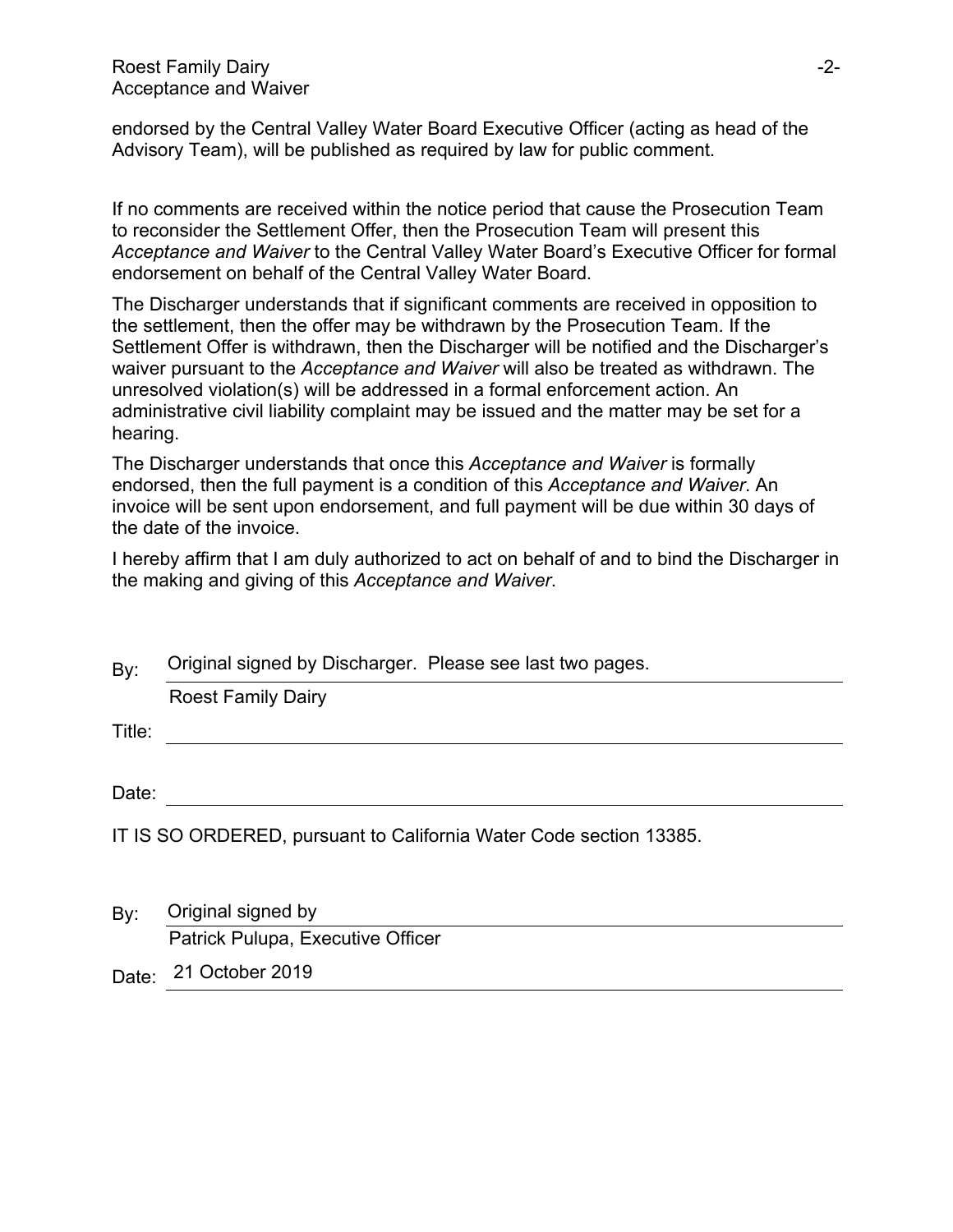### **PENALTY CALCULATION METHODOLOGY FOR ROEST FAMILY DAIRY STANISLAUS COUNTY**

The State Water Board's *Water Quality Enforcement Policy* (Enforcement Policy) establishes a methodology for determining administrative civil liability by addressing the factors that are required to be considered under California Water Code section 13385, subdivision (e). Each factor of the ninestep approach is discussed below, as is the basis for assessing the corresponding score.

#### The [Enforcement Policy](https://www.waterboards.ca.gov/board_decisions/adopted_orders/resolutions/2017/040417_9_final adopted policy.pdf)

(https://www.waterboards.ca.gov/board\_decisions/adopted\_orders/resolutions/2017/040417\_ 9\_final%20adopted%20policy.pdf) can be found on the State Water Boards' Adopted Orders page.

### **Violation 1 – Discharge to Modesto Irrigation Main Drain which flows to Miller Lake**

On 11 November 2017, California Department of Fish and Wildlife (CDFW) wardens responded to a complaint from Modesto Irrigation District regarding the discharge of dairy wastewater to the Modesto Irrigation District Main Drain (Main Drain) which flows to Miller Creek. In response to this complaint, CDFW wardens conducted an inspection at Roest Family Dairy (Discharger) and observed a discharge of flush lane water (dairy wastewater) to the Modesto Irrigation District Main Drain (Main Drain) which flows to Miller Lake.

The discharge began on 11 November 2017 at approximately 02:00 and lasted approximately 90 minutes. According the Priority Reporting of Significant Events (PROSE) submitted by the Discharger, the total wastewater discharged in the Main Drain was 72,000 gallons.

Central Valley Water Board staff, accompanied by CDFW wardens, conducted an inspection of Discharger's dairy on 14 November 2017. Though Central Valley Water Board staff arrived after the discharge event, were able to observe dairy wastewater in Curtis Drain and accumulated dairy wastewater in the Main Drain.

During the inspection, the Discharger explained that the discharge was caused by the failure of dairy employees to close a slide-gate in Curtis Drain after irrigating fields and the malfunction of a lift pump designed to pump dairy wastewater to the storage lagoon.

Prohibition A2 in the General Order states that "except when authorized by a National Pollutant Discharge Elimination System (NPDES) permit, the direct or indirect discharge of waste and/or storm water from the production area to surface waters is prohibited." In addition, Prohibition A3 states that "the collection, treatment, storage, discharge or disposal of wastes an existing milk cow dairy shall not result in the creation of a condition of pollution or nuisance." Therefore, the 11 November 2017 discharge of dairy wastewater to the Main Drain is in violation of the General Order.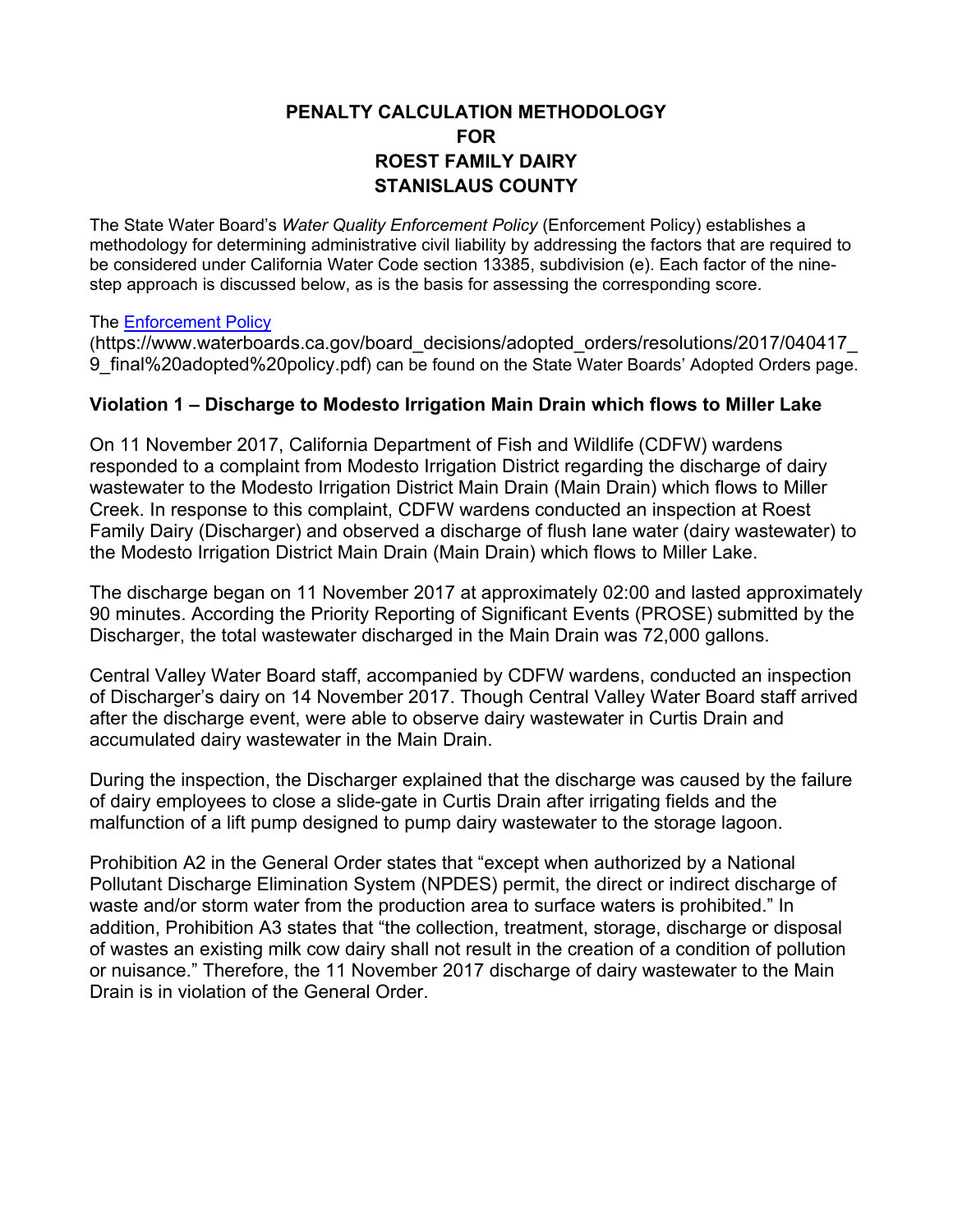| Table 1. Factors used in penalty calculation |  |
|----------------------------------------------|--|
|----------------------------------------------|--|

| <b>PENALTY FACTOR</b>                                                                   | <b>VALUE</b>   | <b>DISCUSSION</b>                                                                                                                                                                                                                                                                                                                                                                                                                                                                                                                                                                                                                                                                                                                |  |
|-----------------------------------------------------------------------------------------|----------------|----------------------------------------------------------------------------------------------------------------------------------------------------------------------------------------------------------------------------------------------------------------------------------------------------------------------------------------------------------------------------------------------------------------------------------------------------------------------------------------------------------------------------------------------------------------------------------------------------------------------------------------------------------------------------------------------------------------------------------|--|
| Harm or potential for<br>harm to beneficial<br>uses                                     | 2              | The dairy wastewater discharged from Roest Family<br>Dairy to the Modesto Irrigation District main canal which<br>flows into Miller Lake. The beneficial uses of Miller Lake<br>include irrigation, preservation of wildlife ecology, and<br>recreation; it is a tributary to the Stanislaus River. The<br>discharge had a moderate harm to beneficial uses<br>because the discharge was contained within the<br>irrigation canal before reaching Miller Lake. However,<br>the discharge did result in a fish kill. When the water<br>level in the lake rises, Modesto Irrigation District<br>discharges water from the lake into the Stanislaus River<br>in which case the impact can be significant on the<br>receiving water. |  |
| Physical, chemical,<br>biological, or<br>thermal<br>characteristics of<br>the discharge | 3              | Dairy wastewater contains high levels of suspended<br>solids, pathogenic organisms, nutrients, oxygen-<br>demanding organic compounds, and other pollutants.<br>Untreated and undiluted dairy wastewater poses a direct<br>threat to human and ecological receptors. The nutrients,<br>oxygen demand, and bacteria in dairy wastewater can<br>adversely affect aquatic organisms and impact other<br>beneficial uses.                                                                                                                                                                                                                                                                                                            |  |
| Susceptibility to<br>cleanup or<br>abatement                                            | $\overline{0}$ | The dairy wastewater was contained in the Main Drain<br>and prevented from entering Miller Lake. The Discharger<br>cleaned up 100% of the discharged dairy wastewater by<br>pumping the dairy wastewater out of the canal and<br>applying it onto cropland at a neighboring property.                                                                                                                                                                                                                                                                                                                                                                                                                                            |  |
| Per gallon and per<br>day factor for<br>discharge violations                            | 0.15           | The "Deviation from Requirement" is major because the<br>Discharger disregarded the discharge prohibition. The<br>value of 0.15 was determined from Table 1 of the<br>Enforcement Policy.                                                                                                                                                                                                                                                                                                                                                                                                                                                                                                                                        |  |
| Volume discharged                                                                       | 72,000         | The volume of wastewater discharged was calculated<br>based on a flow rate of 800 gallons per minute and 90<br>minutes of discharge as reported in the Discharger's<br>PROSE.                                                                                                                                                                                                                                                                                                                                                                                                                                                                                                                                                    |  |
| Adjustment for high<br>volume discharges                                                | n/a            | The discharge does not qualify as a high-volume<br>discharge.                                                                                                                                                                                                                                                                                                                                                                                                                                                                                                                                                                                                                                                                    |  |
| Days of discharge                                                                       | 1              | The discharge occurred on 11 November 2017 and<br>lasted approximately 90 minutes.                                                                                                                                                                                                                                                                                                                                                                                                                                                                                                                                                                                                                                               |  |
| <b>Initial Liability for</b><br><b>Violation #1</b>                                     | \$108,000      | The liability is calculated as per day factor multiplied by<br>the number of days multiplied by the maximum liability<br>per day (\$10,000/day).                                                                                                                                                                                                                                                                                                                                                                                                                                                                                                                                                                                 |  |
| <b>Adjustments for Discharger Conduct</b>                                               |                |                                                                                                                                                                                                                                                                                                                                                                                                                                                                                                                                                                                                                                                                                                                                  |  |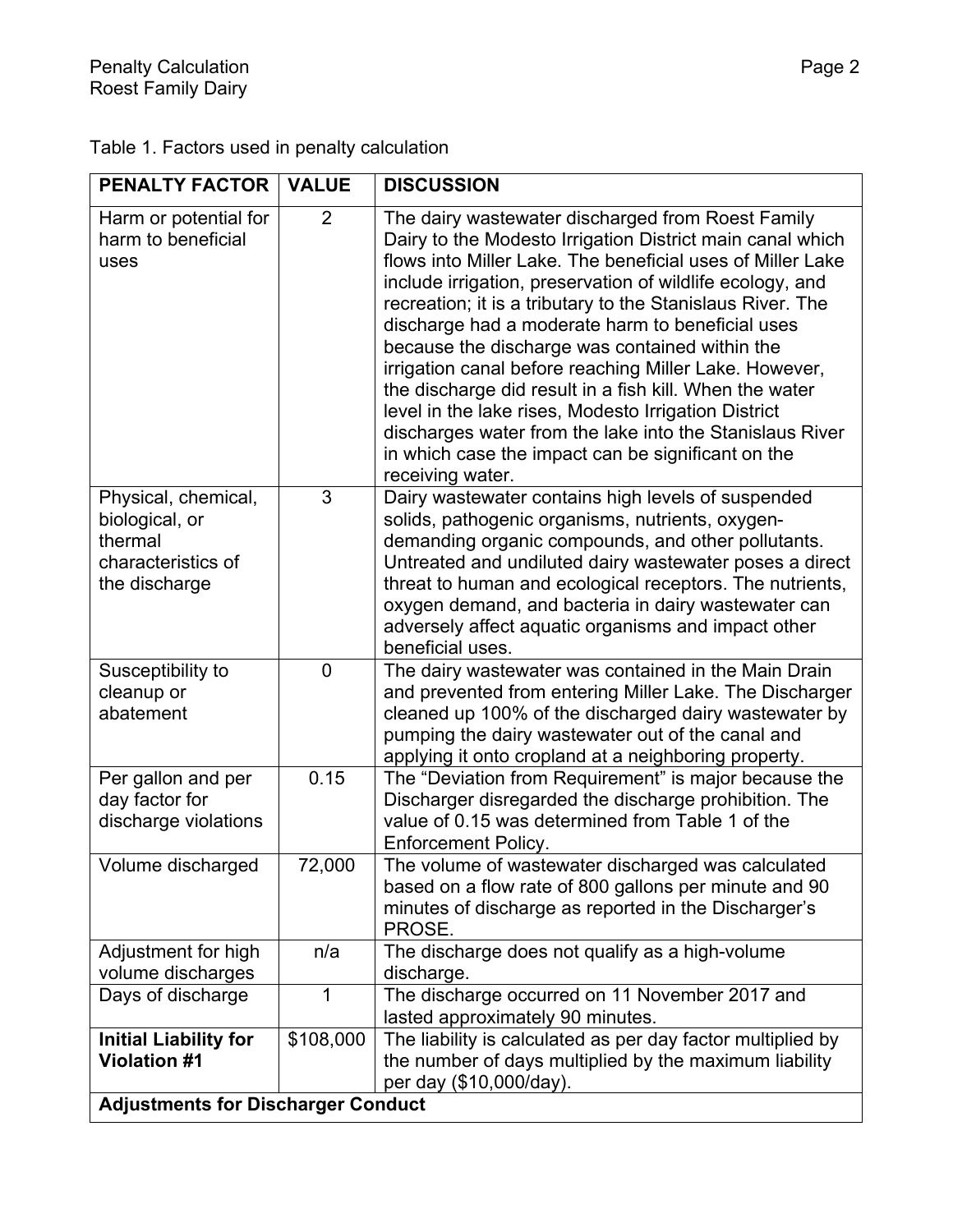| <b>PENALTY FACTOR</b>                           | <b>VALUE</b> | <b>DISCUSSION</b>                                                                                                                                                                                                                                                                                                                                                                                                                                                                      |
|-------------------------------------------------|--------------|----------------------------------------------------------------------------------------------------------------------------------------------------------------------------------------------------------------------------------------------------------------------------------------------------------------------------------------------------------------------------------------------------------------------------------------------------------------------------------------|
| Culpability                                     |              | The discharge occurred due to a slide gate that was left<br>open by employees during field irrigation and the<br>malfunction of the lift pump that pumps flush water to the<br>storage lagoon.                                                                                                                                                                                                                                                                                         |
| Cleanup and<br>Cooperation                      | .9           | The Discharger's response was above what is expected<br>of a reasonably prudent dairy operator in the same or<br>similar circumstances. The Discharger removed 100% of<br>the discharged dairy wastewater by negotiating with<br>neighbors to apply to discharger dairy wastewater to<br>adjacent fields. The Discharger completed the cleanup<br>in a timely fashion and has installed an additional locking<br>valve to prevent the flow of any lagoon water into the<br>Main Canal. |
| <b>History of Violations</b>                    |              | The Discharger has no known history of violations for<br>which the Central Valley Water Board has taken formal<br>enforcement.                                                                                                                                                                                                                                                                                                                                                         |
| <b>Total Base Liability</b><br>for Violation #1 | \$97,200     | The base liability is calculated as the initial liability<br>multiplied by each of the above three factors.                                                                                                                                                                                                                                                                                                                                                                            |

Table 2. The Enforcement Policy states that five other factors must be considered before obtaining the final liability amount.

| Total Base Liability for all violations: \$97,200 |            |                                                    |  |
|---------------------------------------------------|------------|----------------------------------------------------|--|
| <b>Other Factor Considerations</b>                |            |                                                    |  |
| Ability to pay and                                | <b>No</b>  | Roest Family Dairy: Estimated value                |  |
| continue in business                              | adjustment | Dairy Facility = $$1,807,197$                      |  |
|                                                   |            | 1. Cropland $(104 \text{ acres}) = $595,836$       |  |
|                                                   |            | 2. Cows = 1,114 Milk cows; $x$1,000/cow =$         |  |
|                                                   |            | \$1,114,000                                        |  |
| Economic benefit                                  | \$10,500   | Economic benefit:                                  |  |
|                                                   |            | 1. Price of new flush lane pump \$10,000           |  |
|                                                   |            | 2. Placing a cemented barrier in field valve \$500 |  |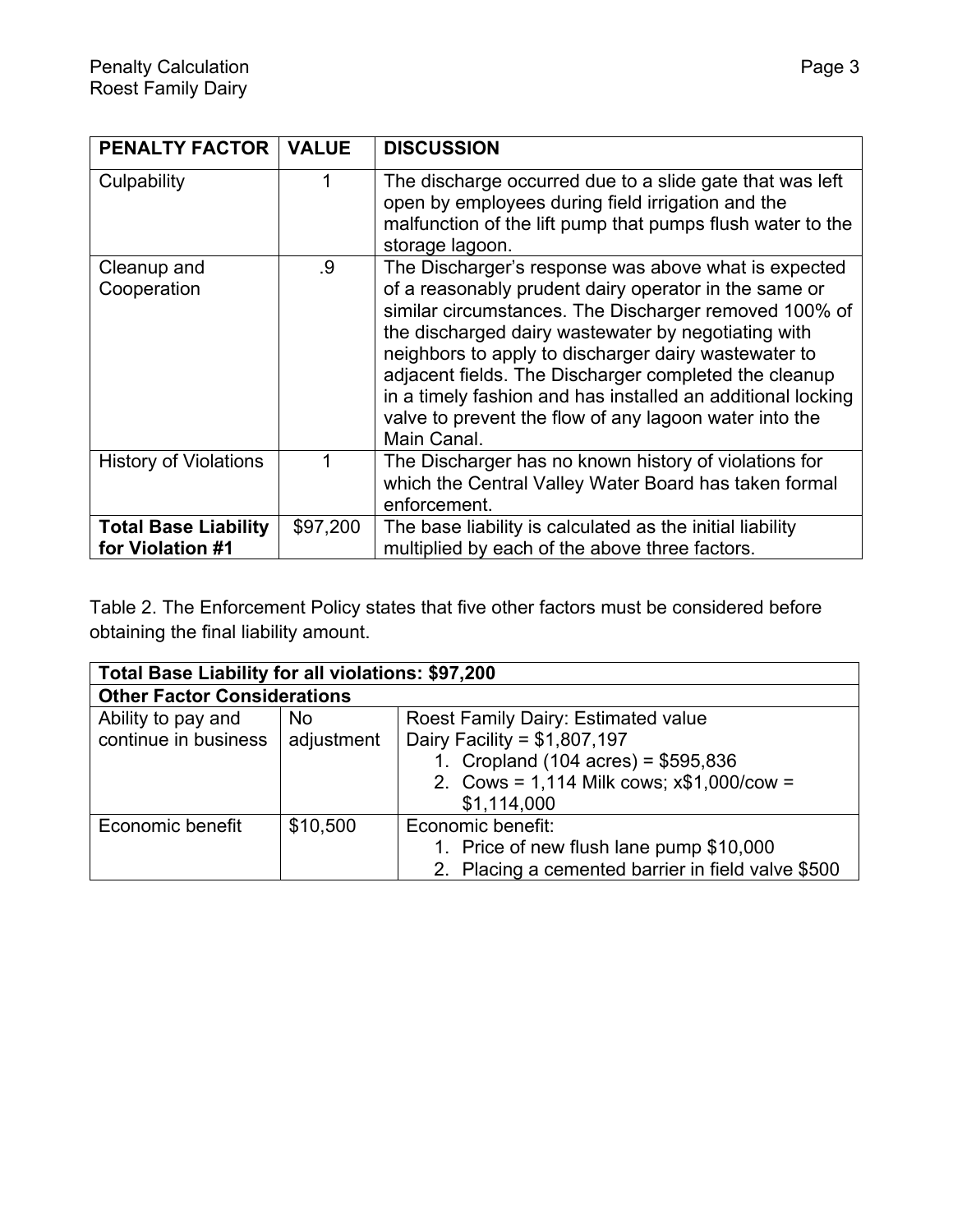| Total Base Liability for all violations: \$97,200 |           |                                                                                                                                                                                                                                                                                                                                                                                                                                                                                                                                                                                                                                                                                                                                                                                                                                                                        |  |
|---------------------------------------------------|-----------|------------------------------------------------------------------------------------------------------------------------------------------------------------------------------------------------------------------------------------------------------------------------------------------------------------------------------------------------------------------------------------------------------------------------------------------------------------------------------------------------------------------------------------------------------------------------------------------------------------------------------------------------------------------------------------------------------------------------------------------------------------------------------------------------------------------------------------------------------------------------|--|
| <b>Other Factor Considerations</b>                |           |                                                                                                                                                                                                                                                                                                                                                                                                                                                                                                                                                                                                                                                                                                                                                                                                                                                                        |  |
| Other factors as<br>justice may require           |           | The costs of investigation and enforcement are "other<br>factors as justice may require", and could be added<br>to the liability amount. The Central Valley Water<br>Board has incurred over \$3,061 in staff costs<br>associated with the investigation and enforcement of<br>the alleged violation. While this amount could be<br>added to the penalty, it is not added at this time in<br>consideration of settlement. In addition, the<br>Prosecution Team notes that \$16,499.43 in penalties<br>related to this discharge has been paid to the to the<br>Modesto Irrigation District and has reduced the<br>overall penalty by this amount. Lastly, in<br>consideration of hearing and/or litigation risks and in<br>the interest of settling this matter, the Prosecution<br>Team has made a reduction of the total base liability<br>in the amount of \$9,720. |  |
| Maximum liability                                 | \$720,000 | Based on California Water Code section 13385:<br>\$10,000 per day per violation and \$10 per gallon.                                                                                                                                                                                                                                                                                                                                                                                                                                                                                                                                                                                                                                                                                                                                                                   |  |
| Minimum liability                                 | \$11,550  | Based on California Water Code section 13385, civil<br>liability must be at least the economic benefit of non-<br>compliance. Per the Enforcement Policy, the<br>minimum liability is to be the economic benefit plus<br>10%.                                                                                                                                                                                                                                                                                                                                                                                                                                                                                                                                                                                                                                          |  |
| <b>Final Liability</b>                            | \$70,980  | The final liability amount is the total base liability plus<br>any adjustment for the ability to pay, economic<br>benefit, and other factors. The final liability must be<br>more than the minimum liability and less than the<br>maximum liability.                                                                                                                                                                                                                                                                                                                                                                                                                                                                                                                                                                                                                   |  |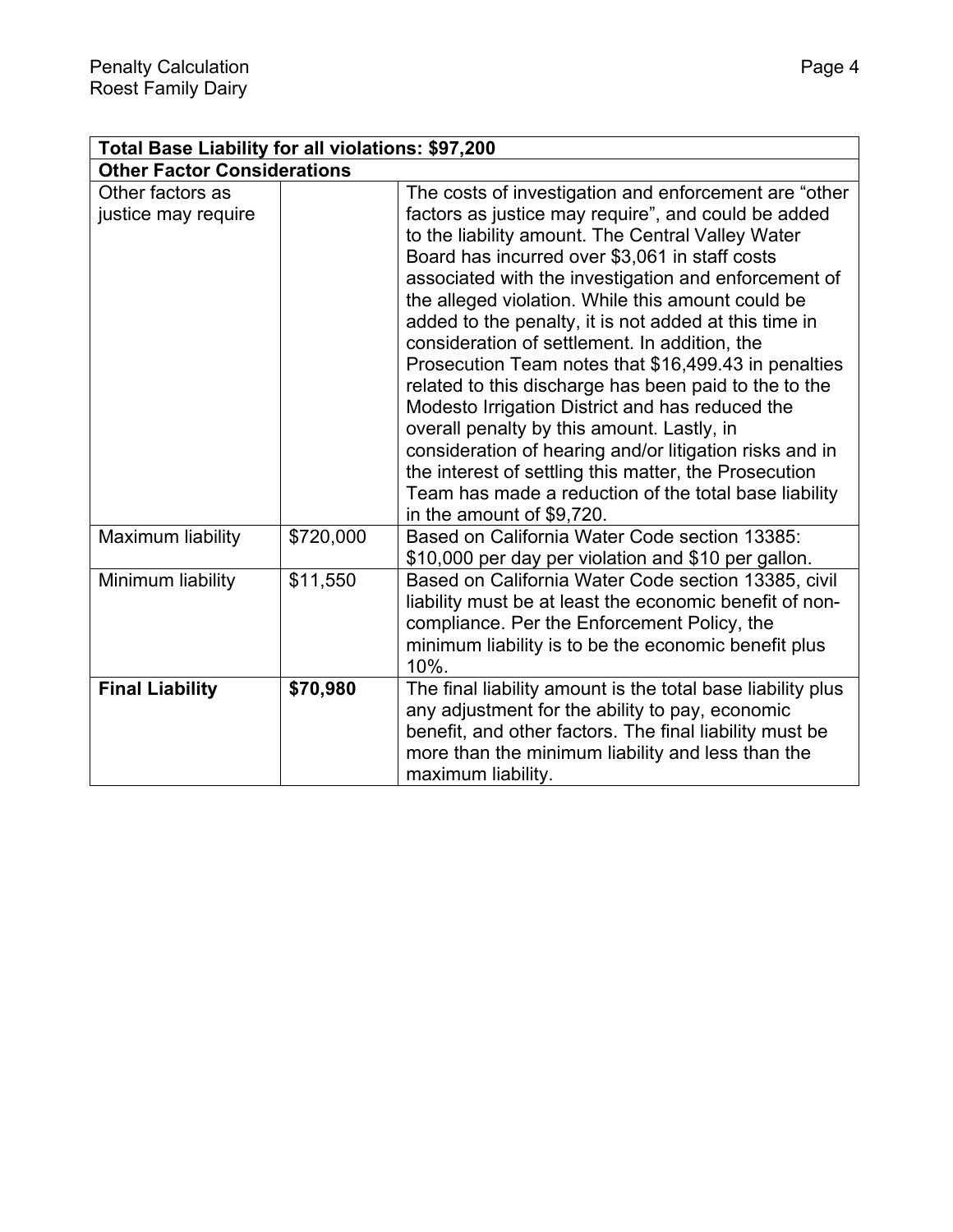



### **Central Valley Regional Water Quality Control Board**

28 November 2017

| <b>APPROVED</b>                  |  |
|----------------------------------|--|
| <b>Author:</b><br><b>Senior:</b> |  |
| Dave Wheeler                     |  |

Arie Roest

**Certified Mail: 7014 3490 0001 3008 1094** **Certified Mail: 7014 3490 0001 3008 1100**

### **NOTICE OF VIOLATION, ROEST FAMILY DAIRY, 2472 GATES ROAD, STANISLAUS COUNTY**

On 14 November 2017, Regional Water Quality Control Board received a complaint indicating that wastewater from a dairy was discharged into the Modesto Irrigation Main Drain that drains into Miller Lake. Staff inspected the area and noted the following violations of the Revised General Order for Existing Milk Cow Dairies:

- 1. The discharge of hazardous wastes, as that term is defined in California Code of Regulations, title 22, section 66261.1 *et seq.*, is prohibited. (Prohibition A1).
- 2. The collection, treatment, storage, discharge or disposal of wastes at an existing milk cow dairy shall not result in the creation of a condition of pollution or nuisance (Prohibition A4).

For details, please refer the attached inspection report.

The Regional Board has received a Priority Reporting of Significant Events (PROSE) form on 17 November 2017. The Board has also received photos dated 19 November 2017 showing wastewater in the Main Canal is in the process of being pumped out onto the cropland adjoining the Main Drain.

Please provide photos demonstrating that pumping has been completed and wastewater is no longer in the Drain.

If you have any questions, please contact Girma Getachew at (916) 464 4851 or email: [girma.getachew@waterboards.ca.gov.](mailto:girma.getachew@waterboards.ca.gov)

Charlene M. Herbst, CEG Chief, Confined Animal Facilities Unit

**Attachment**: Inspection Report

KARL E. LONGLEY SCD, P.E., CHAIR | PAMELA C. CREEDON P.E., BCEE, EXECUTIVE OFFICER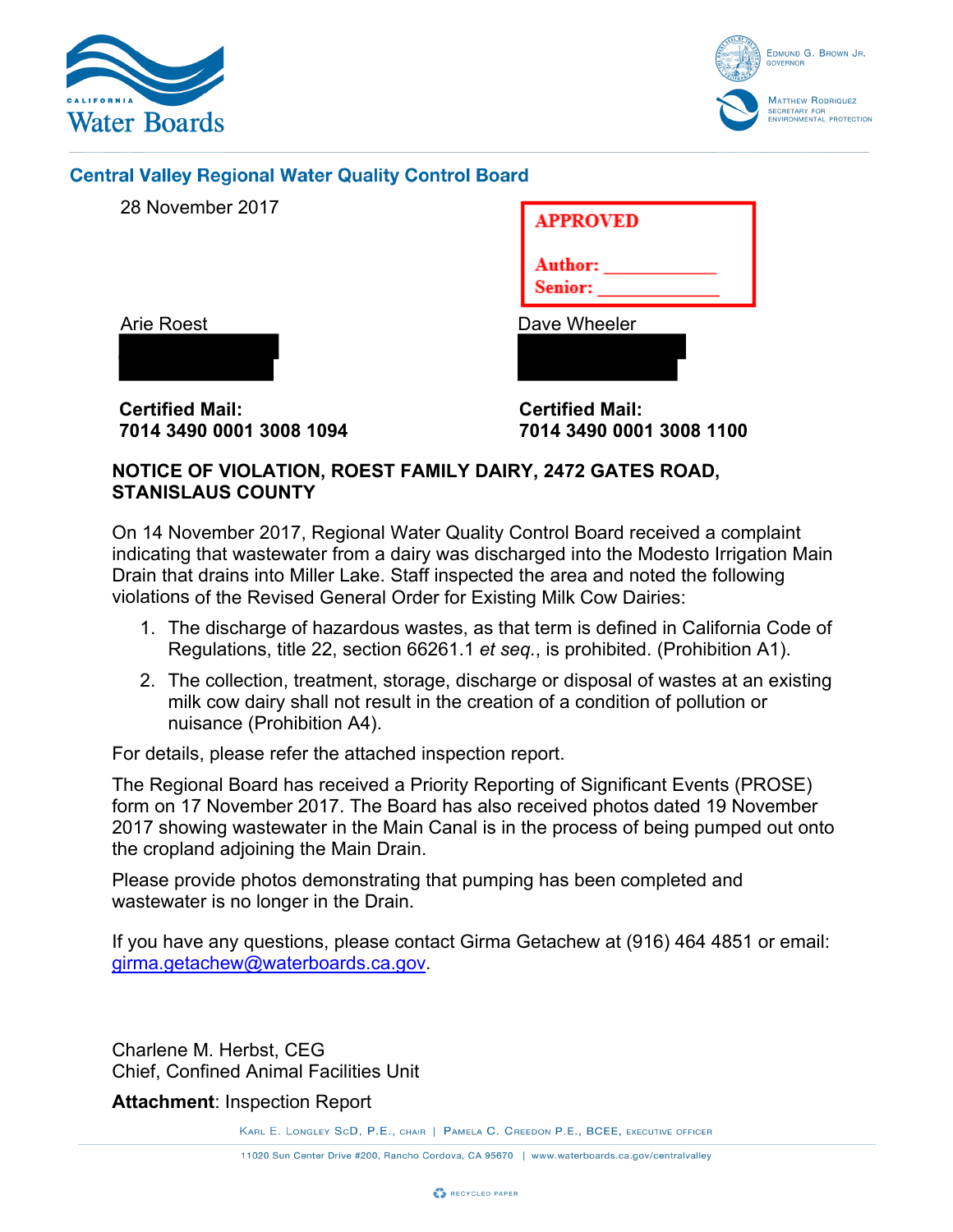#### **SIGNED ACCEPTANCE OF SETTLEMENT OFFER AND WAIVER OF RIGHT TO A HEARING FOR ROEST FAMILY DAIRY, STANISLAUS COUNTY, ORDER NO. R5-2018-0520 (WHEELER)**

If no comments are received within the notice period that cause the Prosecution Team to reconsider the Settlement Offer, then the Prosecution Team will present this *Acceptance and Waiver* to the Central Valley Water Board's Executive Officer for formal endorsement on behalf of the Central Valley Water Board.

The Discharger understands that if significant comments are received in opposition to the settlement, then the offer may be withdrawn by the Prosecution Team. If the Settlement Offer is withdrawn, then the Discharger will be notified and the Discharger's waiver pursuant to the *Acceptance and Waiver* will also be treated as withdrawn. The unresolved violation(s) will be addressed in a formal enforcement action. An administrative civil liability complaint may be issued and the matter may be set for a hearing.

The Discharger understands that once this *Acceptance and Waiver* is formally endorsed, then the full payment is a condition of this *Acceptance and Waiver*. An invoice will be sent upon endorsement, and full payment will be due within 30 days of the date of the invoice.

I hereby affirm that I am duly authorized to act on behalf of and to bind the Discharger in the making and giving of this *Acceptance and Waiver*.

| Roest Family Dalry                    |  |  |
|---------------------------------------|--|--|
| an when<br>В٧                         |  |  |
| $\ddot{\phantom{0}}$<br><b>Title:</b> |  |  |
| $9 - 6 - 19$<br>Date:                 |  |  |

IT IS SO ORDERED, pursuant to California Water Code section 13385.

By:

Patrick Pulupa, Executive Officer

Date: